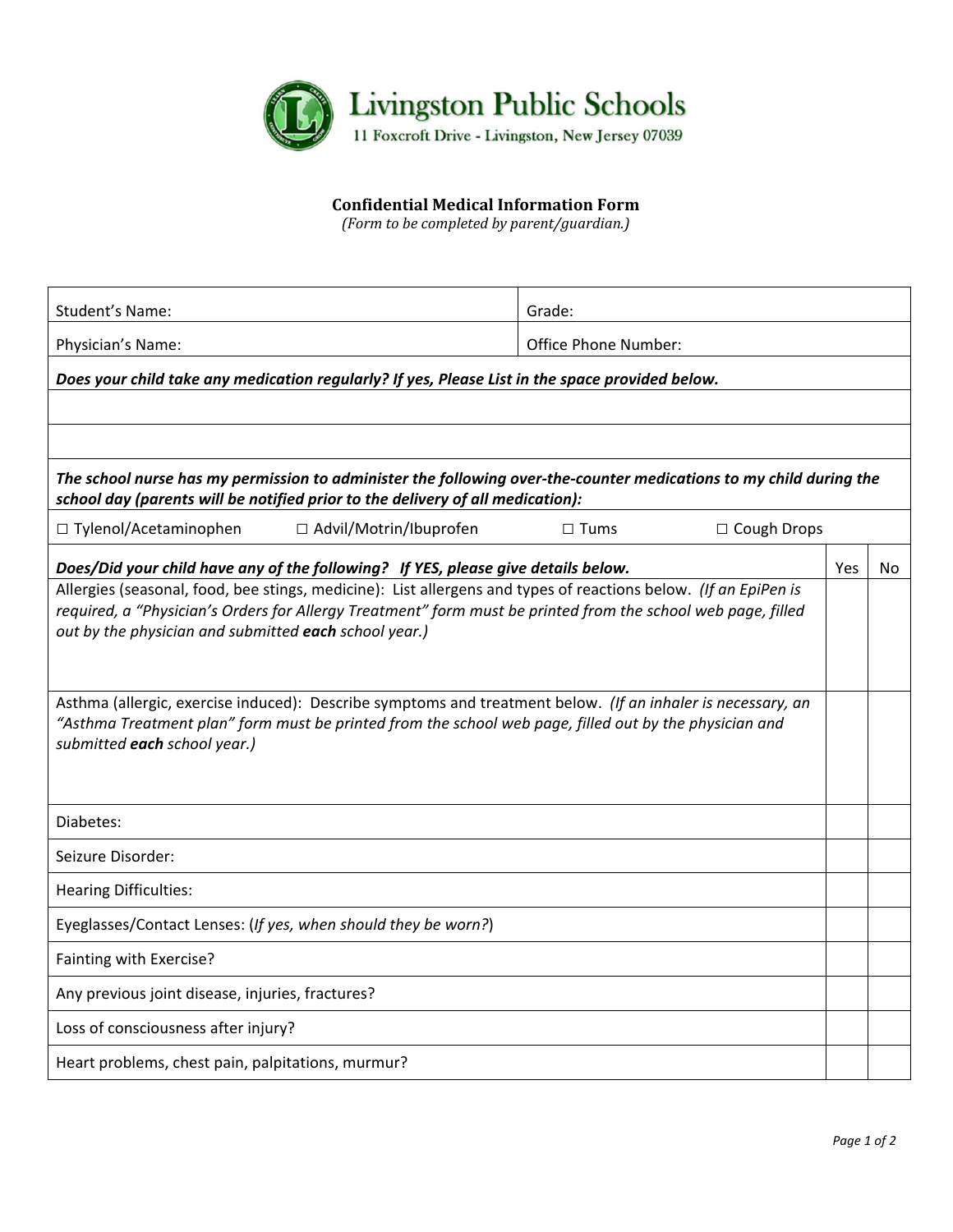|                                                                                                 | Yes | No |  |  |  |  |
|-------------------------------------------------------------------------------------------------|-----|----|--|--|--|--|
| Has your child ever been hospitalized? If YES, please list dates and detailed reasons below.    |     |    |  |  |  |  |
|                                                                                                 |     |    |  |  |  |  |
|                                                                                                 |     |    |  |  |  |  |
| Surgery? If YES, please list dates and detailed reasons below.                                  |     |    |  |  |  |  |
|                                                                                                 |     |    |  |  |  |  |
|                                                                                                 |     |    |  |  |  |  |
|                                                                                                 |     |    |  |  |  |  |
| Do you have any concerns about your child's health that would impact his/her role as a student? |     |    |  |  |  |  |
|                                                                                                 |     |    |  |  |  |  |
|                                                                                                 |     |    |  |  |  |  |
|                                                                                                 |     |    |  |  |  |  |
|                                                                                                 |     |    |  |  |  |  |

If your child has a history of allergies, takes medication, wears eyeglasses/contacts or has any health related concerns, it is important to provide this information to the school nurse. The Family Education Rights and Privacy Act (FERPA) has issued regulations which require public schools to obtain written consent to disclose medical information. All information will be held in confidence by the school nurses and will be shared only with other school professionals as necessary. If you have any concerns or questions, please do not hesitate to contact the school health office.

I give my permission for release of information on this form for confidential use in meeting my child's health and educational needs in school.

*Signature of Parent/Guardian Date*